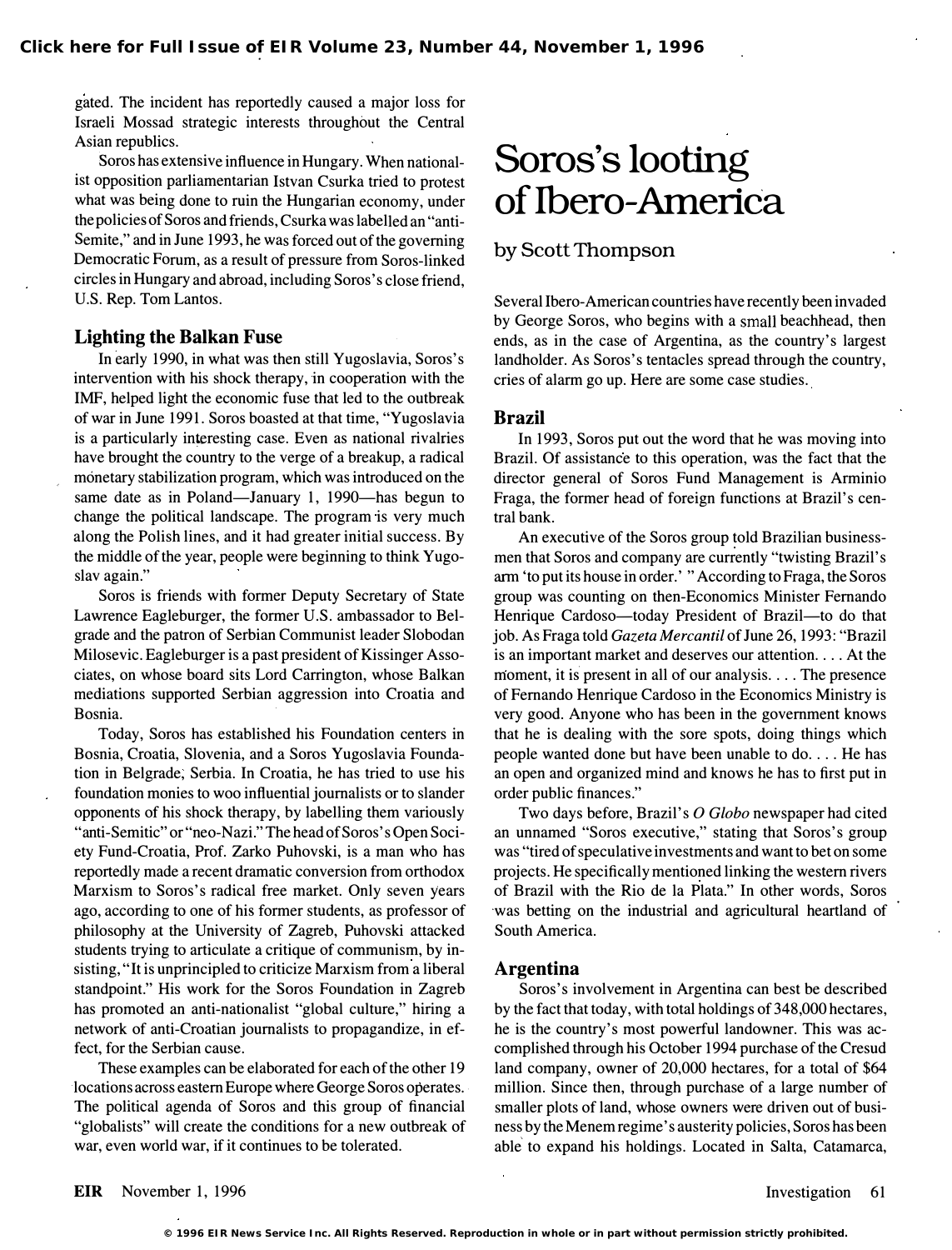Corrientes, and parts of Buenos Aires's fertile pampa humeda, his total holdings are larger than those owned by Argentina's Bunge and Born grain cartel, the Perez Companc holding company, and business magnate Amalia Fortabat. Soros reportedly has another \$30 million on hand reserved solely for land purchases. He visited Argentina in March 1996, to inspect his properties. During his visit, he lavished praise on Finance Minister Domingo Cavallo, threatening that foreign investors would withdraw their funds from the country, were Cavallo to leave office.

Soros began his operations in the country in 1990, and in 1991 purchased part of the IR SA real estate company, which became his vehicle for buying up undervalued properties, remodeling them, and selling them at a large profit. He eventually increased his holding in IR SA to 38% of the company's outstanding shares, with a market value of \$47 million. One of his first projects was conversion of the Chrysler Palace in Buenos Aires, a former Army building, into luxury apartments. Baring Securities, a subsidiary of Britain' s old "Opium Wars" bank Baring Brothers, arranged for IRSA shares to be sold on foreign stock markets, and placed 13 million shares among its own clients including Merrill Lynch, Arnold & S. Bleichroeder.

When the Argentine branch of Citibank sold its shares in Citicorp Equity Investments (CEI) in 1992, Soros bought  $2\%$ of the shares through his investment funds. Through CEI, Soros moved into the purchase of privatized companies, including Altos Homos Zapla, the steel complex formerly owned by the Army; the state-run telephone company; two large gas firms; and many more. He bought up 1 million shares in the state-run oil firm, YPF, when it was privatized in mid-1993, and CEI purchased another 3 million shares in the same company.

The Jan. 15, 1996 edition of Clarín reported that IRSA had \$80 million available to continue purchasing properties in Argentina. Soros has his eye on the Buenos Aires Airport, lands in Retiro, and some part of the Campo de Mayo Army base, all of which are expected to be privatized soon.

Many Argentine businessmen and legislators are alarmed at Soros's activities in the country. As of mid-1993, Soros's Quantum Fund executives were looking to exploit Argentina's oil reserves; as well as invest in gold mines. Also of. concern is Soros's relationship with American fugitive and millionaire businessman Marc Rich. Soros is rumored to be the power behind Rich, who is a big investor in Argentine oil and raw materials, and a partner with Swiss-Argentine business magnate Santiago Soldati in several ventures.

#### Mexico

Mexico has become a major target of Soros in partnership with the Canadian Reichmann brothers, who went bankrupt over their Canary Wharf office building project in London and the bursting of the real estate bubble in general. They had formed a joint venture with Soros in early 1993, to purchase

prime real estate at depressed prices in North America. In July 1993, Reichmann International and Soros Realty agreed in principle to develop a \$500 million Santa Fe real estate scheme in Mexico City; The joint venture began negotiating property developments that could be worth \$500 million in the Alameda district, and up to \$300 million for the construction of two tower blocks on Paseo de la Reforma. The July 14, 1993 London Financial Times said that the joint venture was looking for other investors, and Soros said the sums mentioned "only represent the total value over a long time and would not represent any specific investment laid out." The total Alameda project cost, with the building of homes, offices, and shopping centers in what had once been a garbage dump and strip mine, would be an estimated \$5-10 billion. Soros became upset at the media coverage of the project, and reiterated that he would only be putting in a small part of the total cost, so that it was not the sole project of the \$600 million Quantum Realty Trust Fund that Soros set up with Paul Reichmann as manager.

Soros put his trust in then-Mexican President Carlos Salinas de Gortari, now a fugitive, as investigations into his family's corruption have expanded. In late June 1993, just 48 hours before the closing of the regular sessions of the Mexican Congress, the House of Deputies approved a Presidential bill, submitted by Salinas. It completely deregulated the real estate market, and reformed the Civil Code, the Procedural Rules Code, and the Federal Consumer Protection Law to open the way for big real estate investors like Soros. The same reforms paved the way for what is known as the New Rental Law, which in one fell swoop stripped away all manner of protections for Mexico's renters. Now, with the slightest pretext, renters can be expelled onto the streets, without protection of the law.

#### Peru

On July 23, 1993, Soros announced that he "considers that the present conditions have improved in recent years, especially in the application of liberal reforms, both economic and institutional." So, he said that the Soros Fund Management would expand its investments in Peru. Soros flew to Peru to make this announcement, adding: "What is important about the investment we are about to make in Peru is that our group characteristically invests in highly profitable activities, which we find emerging in markets like Peru." Soros was said to be prepared to invest in a brewery, and in mining and pension funds. After his \$387 million purchase of a 12% share of Newmont gold mine from Sir James Goldsmith, it is notable that Soros was also said to be interested in development of a gold mine in Cajamarca Province, together with the Peruvian Buenaventura company.

According to the Sept. 7, 1993 daily El Peruano, fugitive Marc Rich's company, which is an ally of Soros, was one of 24 interested in purchasing the large Centromin Peru mining company, which was about to be privatized. The announce